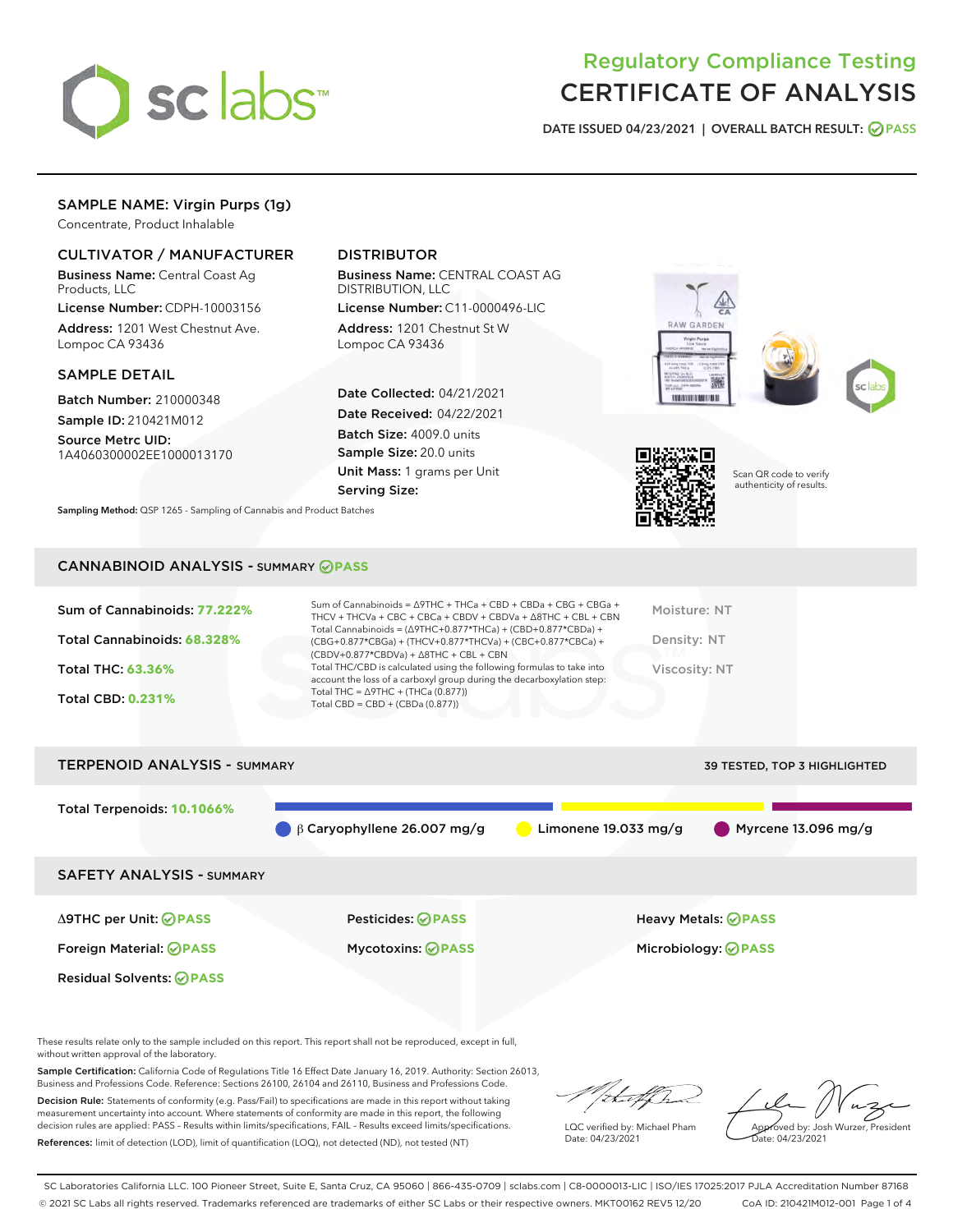



VIRGIN PURPS (1G) | DATE ISSUED 04/23/2021 | OVERALL BATCH RESULT:  $\bigcirc$  PASS

## CANNABINOID TEST RESULTS - 04/23/2021 2 PASS

Tested by high-performance liquid chromatography with diode-array detection (HPLC-DAD). **Method:** QSP 1157 - Analysis of Cannabinoids by HPLC-DAD

#### TOTAL CANNABINOIDS: **68.328%**

Total Cannabinoids (Total THC) + (Total CBD) + (Total CBG) + (Total THCV) + (Total CBC) + (Total CBDV) + ∆8THC + CBL + CBN

TOTAL THC: **63.36%** Total THC (∆9THC+0.877\*THCa)

TOTAL CBD: **0.231%**

Total CBD (CBD+0.877\*CBDa)

TOTAL CBG: 2.22% Total CBG (CBG+0.877\*CBGa)

TOTAL THCV: 1.555% Total THCV (THCV+0.877\*THCVa)

TOTAL CBC: 0.962% Total CBC (CBC+0.877\*CBCa)

TOTAL CBDV: ND Total CBDV (CBDV+0.877\*CBDVa)

| <b>COMPOUND</b>            | LOD/LOQ<br>(mg/g) | <b>MEASUREMENT</b><br><b>UNCERTAINTY</b><br>(mg/g) | <b>RESULT</b><br>(mg/g) | <b>RESULT</b><br>(%) |
|----------------------------|-------------------|----------------------------------------------------|-------------------------|----------------------|
| <b>THCa</b>                | 0.05/0.14         | ±17.222                                            | 670.10                  | 67.010               |
| <b>A9THC</b>               | 0.06 / 0.26       | ±1.580                                             | 45.92                   | 4.592                |
| <b>CBGa</b>                | 0.1/0.2           | ±1.17                                              | 22.5                    | 2.25                 |
| <b>THCVa</b>               | 0.07/0.20         | ±0.846                                             | 17.73                   | 1.773                |
| <b>CBCa</b>                | 0.07/0.28         | ±0.497                                             | 10.17                   | 1.017                |
| <b>CBDa</b>                | 0.02 / 0.19       | ±0.077                                             | 2.63                    | 0.263                |
| <b>CBG</b>                 | 0.06/0.19         | ±0.097                                             | 2.47                    | 0.247                |
| <b>CBC</b>                 | 0.2 / 0.5         | ±0.02                                              | 0.7                     | 0.07                 |
| $\triangle$ 8THC           | 0.1/0.4           | N/A                                                | <b>ND</b>               | <b>ND</b>            |
| <b>THCV</b>                | 0.1/0.2           | N/A                                                | <b>ND</b>               | <b>ND</b>            |
| <b>CBD</b>                 | 0.07/0.29         | N/A                                                | <b>ND</b>               | <b>ND</b>            |
| <b>CBDV</b>                | 0.04 / 0.15       | N/A                                                | <b>ND</b>               | <b>ND</b>            |
| <b>CBDVa</b>               | 0.03/0.53         | N/A                                                | <b>ND</b>               | <b>ND</b>            |
| <b>CBL</b>                 | 0.06 / 0.24       | N/A                                                | <b>ND</b>               | <b>ND</b>            |
| <b>CBN</b>                 | 0.1/0.3           | N/A                                                | <b>ND</b>               | <b>ND</b>            |
| <b>SUM OF CANNABINOIDS</b> |                   |                                                    | 772.22 mg/g             | 77.222%              |

#### **UNIT MASS: 1 grams per Unit**

| ∆9THC per Unit                        | 1120 per-package limit     | 45.92 mg/unit<br><b>PASS</b> |
|---------------------------------------|----------------------------|------------------------------|
| <b>Total THC per Unit</b>             |                            | 633.60 mg/unit               |
| <b>CBD per Unit</b>                   |                            | <b>ND</b>                    |
| <b>Total CBD per Unit</b>             |                            | $2.31$ mg/unit               |
| Sum of Cannabinoids<br>per Unit       |                            | 772.22 mg/unit               |
| <b>Total Cannabinoids</b><br>per Unit |                            | 683.28 mg/unit               |
| <b>MOISTURE TEST RESULT</b>           | <b>DENSITY TEST RESULT</b> | <b>VISCOSITY TEST RESULT</b> |

Not Tested

Not Tested

Not Tested

## TERPENOID TEST RESULTS - 04/23/2021

Terpene analysis utilizing gas chromatography-flame ionization detection (GC-FID). **Method:** QSP 1192 - Analysis of Terpenoids by GC-FID

| <b>COMPOUND</b>         | LOD/LOQ<br>(mg/g) | <b>MEASUREMENT</b><br><b>UNCERTAINTY</b><br>(mg/g) | <b>RESULT</b><br>(mg/g)                         | <b>RESULT</b><br>(%) |
|-------------------------|-------------------|----------------------------------------------------|-------------------------------------------------|----------------------|
| $\beta$ Caryophyllene   | 0.004 / 0.012     | ±0.9258                                            | 26.007                                          | 2.6007               |
| Limonene                | 0.005 / 0.016     | ±0.2722                                            | 19.033                                          | 1.9033               |
| <b>Myrcene</b>          | 0.008 / 0.025     | ±0.1689                                            | 13.096                                          | 1.3096               |
| $\alpha$ Humulene       | 0.009 / 0.029     | ±0.2694                                            | 8.393                                           | 0.8393               |
| Linalool                | 0.009 / 0.032     | ±0.2333                                            | 6.140                                           | 0.6140               |
| $\alpha$ Bisabolol      | 0.008 / 0.026     | ±0.2085                                            | 3.905                                           | 0.3905               |
| trans-ß-Farnesene       | 0.008 / 0.025     | ±0.1230                                            | 3.464                                           | 0.3464               |
| $\alpha$ Pinene         | 0.005 / 0.017     | ±0.0267                                            | 3.103                                           | 0.3103               |
| $\beta$ Pinene          | 0.004 / 0.014     | ±0.0352                                            | 3.060                                           | 0.3060               |
| <b>Terpineol</b>        | 0.016 / 0.055     | ±0.1659                                            | 2.702                                           | 0.2702               |
| Fenchol                 | 0.010 / 0.034     | ±0.0906                                            | 2.340                                           | 0.2340               |
| Terpinolene             | 0.008 / 0.026     | ±0.0474                                            | 2.312                                           | 0.2312               |
| Nerolidol               | 0.009 / 0.028     | ±0.1315                                            | 2.090                                           | 0.2090               |
| Ocimene                 | 0.011 / 0.038     | ±0.0566                                            | 1.763                                           | 0.1763               |
| Caryophyllene<br>Oxide  | 0.010 / 0.033     | ±0.0389                                            | 0.845                                           | 0.0845               |
| <b>Borneol</b>          | 0.005 / 0.016     | ±0.0234                                            | 0.557                                           | 0.0557               |
| Valencene               | 0.009 / 0.030     | ±0.0340                                            | 0.494                                           | 0.0494               |
| Fenchone                | 0.009 / 0.028     | ±0.0107                                            | 0.367                                           | 0.0367               |
| Camphene                | 0.005 / 0.015     | ±0.0034                                            | 0.300                                           | 0.0300               |
| Guaiol                  | 0.009 / 0.030     | ±0.0113                                            | 0.240                                           | 0.0240               |
| $\alpha$ Cedrene        | 0.005 / 0.016     | ±0.0053                                            | 0.176                                           | 0.0176               |
| Citronellol             | 0.003 / 0.010     | ±0.0076                                            | 0.155                                           | 0.0155               |
| Sabinene Hydrate        | 0.006 / 0.022     | ±0.0043                                            | 0.111                                           | 0.0111               |
| Geraniol                | 0.002 / 0.007     | ±0.0036                                            | 0.082                                           | 0.0082               |
| $\alpha$ Phellandrene   | 0.006 / 0.020     | ±0.0011                                            | 0.080                                           | 0.0080               |
| $\gamma$ Terpinene      | 0.006 / 0.018     | ±0.0010                                            | 0.058                                           | 0.0058               |
| $\alpha$ Terpinene      | 0.005 / 0.017     | ±0.0008                                            | 0.057                                           | 0.0057               |
| 3 Carene                | 0.005 / 0.018     | ±0.0007                                            | 0.052                                           | 0.0052               |
| Sabinene                | 0.004 / 0.014     | ±0.0004                                            | 0.030                                           | 0.0030               |
| Eucalyptol              | 0.006 / 0.018     | ±0.0007                                            | 0.028                                           | 0.0028               |
| Nerol                   | 0.003 / 0.011     | ±0.0012                                            | 0.026                                           | 0.0026               |
| Isoborneol              | 0.004 / 0.012     | N/A                                                | <loq< th=""><th><loq< th=""></loq<></th></loq<> | <loq< th=""></loq<>  |
| p-Cymene                | 0.005 / 0.016     | N/A                                                | ND                                              | <b>ND</b>            |
| (-)-Isopulegol          | 0.005 / 0.016     | N/A                                                | <b>ND</b>                                       | ND                   |
| Camphor                 | 0.006 / 0.019     | N/A                                                | ND                                              | ND                   |
| Menthol                 | 0.008 / 0.025     | N/A                                                | <b>ND</b>                                       | <b>ND</b>            |
| R-(+)-Pulegone          | 0.003 / 0.011     | N/A                                                | <b>ND</b>                                       | <b>ND</b>            |
| <b>Geranyl Acetate</b>  | 0.004 / 0.014     | N/A                                                | ND                                              | ND                   |
| Cedrol                  | 0.008 / 0.027     | N/A                                                | <b>ND</b>                                       | ND                   |
| <b>TOTAL TERPENOIDS</b> |                   |                                                    | 101.066 mg/g                                    | 10.1066%             |

SC Laboratories California LLC. 100 Pioneer Street, Suite E, Santa Cruz, CA 95060 | 866-435-0709 | sclabs.com | C8-0000013-LIC | ISO/IES 17025:2017 PJLA Accreditation Number 87168 © 2021 SC Labs all rights reserved. Trademarks referenced are trademarks of either SC Labs or their respective owners. MKT00162 REV5 12/20 CoA ID: 210421M012-001 Page 2 of 4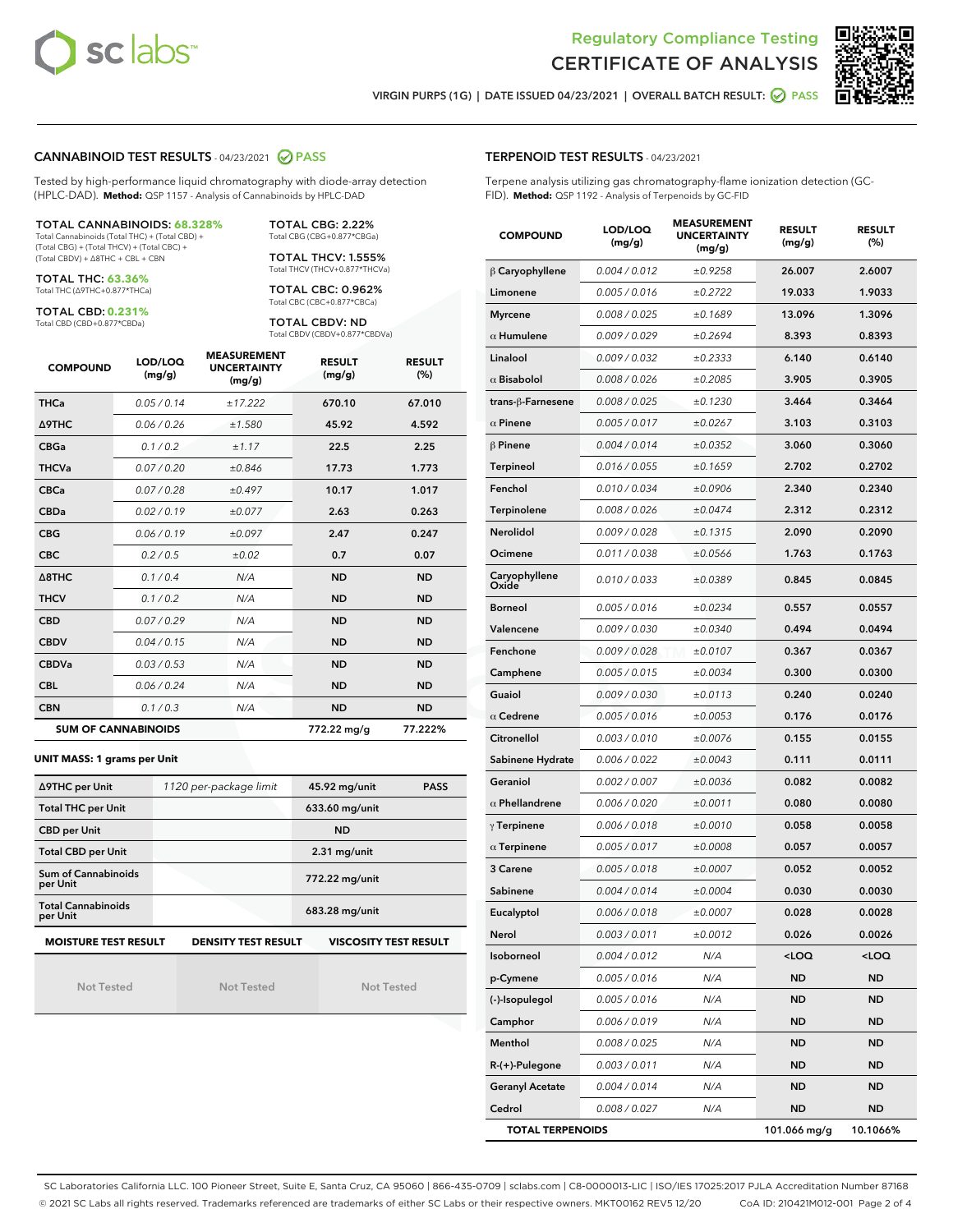



VIRGIN PURPS (1G) | DATE ISSUED 04/23/2021 | OVERALL BATCH RESULT:  $\bigcirc$  PASS

# CATEGORY 1 PESTICIDE TEST RESULTS - 04/23/2021 2 PASS

Pesticide and plant growth regulator analysis utilizing high-performance liquid chromatography-mass spectrometry (HPLC-MS) or gas chromatography-mass spectrometry (GC-MS). \*GC-MS utilized where indicated. **Method:** QSP 1212 - Analysis of Pesticides and Mycotoxins by LC-MS or QSP 1213 - Analysis of Pesticides by GC-MS

| <b>COMPOUND</b>             | LOD/LOQ<br>$(\mu g/g)$ | <b>ACTION</b><br><b>LIMIT</b><br>$(\mu g/g)$ | <b>MEASUREMENT</b><br><b>UNCERTAINTY</b><br>$(\mu g/g)$ | <b>RESULT</b><br>$(\mu g/g)$ | <b>RESULT</b> |
|-----------------------------|------------------------|----------------------------------------------|---------------------------------------------------------|------------------------------|---------------|
| Aldicarb                    | 0.03 / 0.08            | $\geq$ LOD                                   | N/A                                                     | <b>ND</b>                    | <b>PASS</b>   |
| Carbofuran                  | 0.02/0.05              | $>$ LOD                                      | N/A                                                     | <b>ND</b>                    | <b>PASS</b>   |
| Chlordane*                  | 0.03 / 0.08            | $\ge$ LOD                                    | N/A                                                     | <b>ND</b>                    | <b>PASS</b>   |
| Chlorfenapyr*               | 0.03/0.10              | $>$ LOD                                      | N/A                                                     | <b>ND</b>                    | <b>PASS</b>   |
| Chlorpyrifos                | 0.02 / 0.06            | $\ge$ LOD                                    | N/A                                                     | <b>ND</b>                    | <b>PASS</b>   |
| Coumaphos                   | 0.02 / 0.07            | $\ge$ LOD                                    | N/A                                                     | <b>ND</b>                    | <b>PASS</b>   |
| Daminozide                  | 0.02 / 0.07            | $\ge$ LOD                                    | N/A                                                     | <b>ND</b>                    | <b>PASS</b>   |
| <b>DDVP</b><br>(Dichlorvos) | 0.03/0.09              | $\ge$ LOD                                    | N/A                                                     | <b>ND</b>                    | <b>PASS</b>   |
| Dimethoate                  | 0.03/0.08              | $>$ LOD                                      | N/A                                                     | <b>ND</b>                    | <b>PASS</b>   |
| Ethoprop(hos)               | 0.03/0.10              | $\ge$ LOD                                    | N/A                                                     | <b>ND</b>                    | <b>PASS</b>   |
| Etofenprox                  | 0.02 / 0.06            | $\ge$ LOD                                    | N/A                                                     | <b>ND</b>                    | <b>PASS</b>   |
| Fenoxycarb                  | 0.03 / 0.08            | $\ge$ LOD                                    | N/A                                                     | <b>ND</b>                    | <b>PASS</b>   |
| Fipronil                    | 0.03/0.08              | $>$ LOD                                      | N/A                                                     | <b>ND</b>                    | <b>PASS</b>   |
| Imazalil                    | 0.02 / 0.06            | $\ge$ LOD                                    | N/A                                                     | <b>ND</b>                    | <b>PASS</b>   |
| <b>Methiocarb</b>           | 0.02 / 0.07            | $\ge$ LOD                                    | N/A                                                     | <b>ND</b>                    | <b>PASS</b>   |
| Methyl<br>parathion         | 0.03/0.10              | $\ge$ LOD                                    | N/A                                                     | <b>ND</b>                    | <b>PASS</b>   |
| <b>Mevinphos</b>            | 0.03/0.09              | $>$ LOD                                      | N/A                                                     | <b>ND</b>                    | <b>PASS</b>   |
| Paclobutrazol               | 0.02 / 0.05            | $\ge$ LOD                                    | N/A                                                     | <b>ND</b>                    | <b>PASS</b>   |
| Propoxur                    | 0.03/0.09              | $\ge$ LOD                                    | N/A                                                     | <b>ND</b>                    | <b>PASS</b>   |
| Spiroxamine                 | 0.03 / 0.08            | $\ge$ LOD                                    | N/A                                                     | <b>ND</b>                    | <b>PASS</b>   |
| Thiacloprid                 | 0.03/0.10              | $\ge$ LOD                                    | N/A                                                     | <b>ND</b>                    | <b>PASS</b>   |

### CATEGORY 2 PESTICIDE TEST RESULTS - 04/23/2021 @ PASS

| <b>COMPOUND</b>          | LOD/LOO<br>$(\mu g/g)$ | <b>ACTION</b><br>LIMIT<br>$(\mu g/g)$ | <b>MEASUREMENT</b><br><b>UNCERTAINTY</b><br>$(\mu g/g)$ | <b>RESULT</b><br>$(\mu g/g)$ | <b>RESULT</b> |
|--------------------------|------------------------|---------------------------------------|---------------------------------------------------------|------------------------------|---------------|
| Abamectin                | 0.03/0.10              | 0.1                                   | N/A                                                     | <b>ND</b>                    | <b>PASS</b>   |
| Acephate                 | 0.02/0.07              | 0.1                                   | N/A                                                     | <b>ND</b>                    | <b>PASS</b>   |
| Acequinocyl              | 0.02/0.07              | 0.1                                   | N/A                                                     | <b>ND</b>                    | <b>PASS</b>   |
| Acetamiprid              | 0.02/0.05              | 0.1                                   | N/A                                                     | <b>ND</b>                    | <b>PASS</b>   |
| Azoxystrobin             | 0.02/0.07              | 0.1                                   | N/A                                                     | <b>ND</b>                    | <b>PASS</b>   |
| <b>Bifenazate</b>        | 0.01 / 0.04            | 0.1                                   | N/A                                                     | <b>ND</b>                    | <b>PASS</b>   |
| <b>Bifenthrin</b>        | 0.02 / 0.05            | 3                                     | N/A                                                     | <b>ND</b>                    | <b>PASS</b>   |
| <b>Boscalid</b>          | 0.03/0.09              | 0.1                                   | N/A                                                     | <b>ND</b>                    | <b>PASS</b>   |
| Captan                   | 0.19/0.57              | 0.7                                   | N/A                                                     | <b>ND</b>                    | <b>PASS</b>   |
| Carbaryl                 | 0.02/0.06              | 0.5                                   | N/A                                                     | <b>ND</b>                    | <b>PASS</b>   |
| Chlorantranilip-<br>role | 0.04/0.12              | 10                                    | N/A                                                     | <b>ND</b>                    | <b>PASS</b>   |
| Clofentezine             | 0.03/0.09              | 0.1                                   | N/A                                                     | <b>ND</b>                    | <b>PASS</b>   |

# CATEGORY 2 PESTICIDE TEST RESULTS - 04/23/2021 continued

| <b>COMPOUND</b>               | LOD/LOQ<br>$(\mu g/g)$ | <b>ACTION</b><br>LIMIT<br>$(\mu g/g)$ | <b>MEASUREMENT</b><br><b>UNCERTAINTY</b><br>(µg/g) | <b>RESULT</b><br>(µg/g) | <b>RESULT</b> |
|-------------------------------|------------------------|---------------------------------------|----------------------------------------------------|-------------------------|---------------|
| Cyfluthrin                    | 0.12 / 0.38            | 2                                     | N/A                                                | ND                      | <b>PASS</b>   |
| Cypermethrin                  | 0.11 / 0.32            | $\mathbf{1}$                          | N/A                                                | <b>ND</b>               | <b>PASS</b>   |
| <b>Diazinon</b>               | 0.02 / 0.05            | 0.1                                   | N/A                                                | ND                      | <b>PASS</b>   |
| Dimethomorph                  | 0.03 / 0.09            | 2                                     | N/A                                                | ND                      | <b>PASS</b>   |
| Etoxazole                     | 0.02 / 0.06            | 0.1                                   | N/A                                                | ND                      | <b>PASS</b>   |
| Fenhexamid                    | 0.03 / 0.09            | 0.1                                   | N/A                                                | ND                      | <b>PASS</b>   |
| Fenpyroximate                 | 0.02 / 0.06            | 0.1                                   | N/A                                                | ND                      | <b>PASS</b>   |
| Flonicamid                    | 0.03 / 0.10            | 0.1                                   | N/A                                                | <b>ND</b>               | <b>PASS</b>   |
| Fludioxonil                   | 0.03 / 0.10            | 0.1                                   | N/A                                                | ND                      | <b>PASS</b>   |
| Hexythiazox                   | 0.02 / 0.07            | 0.1                                   | N/A                                                | ND                      | <b>PASS</b>   |
| Imidacloprid                  | 0.04 / 0.11            | 5                                     | N/A                                                | <b>ND</b>               | <b>PASS</b>   |
| Kresoxim-methyl               | 0.02 / 0.07            | 0.1                                   | N/A                                                | <b>ND</b>               | <b>PASS</b>   |
| Malathion                     | 0.03 / 0.09            | 0.5                                   | N/A                                                | ND                      | <b>PASS</b>   |
| Metalaxyl                     | 0.02 / 0.07            | $\overline{c}$                        | N/A                                                | <b>ND</b>               | <b>PASS</b>   |
| Methomyl                      | 0.03 / 0.10            | 1                                     | N/A                                                | <b>ND</b>               | <b>PASS</b>   |
| Myclobutanil                  | 0.03 / 0.09            | 0.1                                   | N/A                                                | ND                      | <b>PASS</b>   |
| Naled                         | 0.02 / 0.07            | 0.1                                   | N/A                                                | ND                      | <b>PASS</b>   |
| Oxamyl                        | 0.04/0.11              | 0.5                                   | N/A                                                | ND                      | <b>PASS</b>   |
| Pentachloronitro-<br>benzene* | 0.03 / 0.09            | 0.1                                   | N/A                                                | ND                      | PASS          |
| Permethrin                    | 0.04 / 0.12            | 0.5                                   | N/A                                                | <b>ND</b>               | <b>PASS</b>   |
| Phosmet                       | 0.03/0.10              | 0.1                                   | N/A                                                | ND                      | <b>PASS</b>   |
| Piperonylbu-<br>toxide        | 0.02 / 0.07            | 3                                     | N/A                                                | ND                      | <b>PASS</b>   |
| Prallethrin                   | 0.03 / 0.08            | 0.1                                   | N/A                                                | ND                      | <b>PASS</b>   |
| Propiconazole                 | 0.02 / 0.07            | 0.1                                   | N/A                                                | ND                      | PASS          |
| Pyrethrins                    | 0.04 / 0.12            | 0.5                                   | N/A                                                | ND                      | <b>PASS</b>   |
| Pyridaben                     | 0.02 / 0.07            | 0.1                                   | N/A                                                | ND                      | PASS          |
| Spinetoram                    | 0.02 / 0.07            | 0.1                                   | N/A                                                | ND                      | PASS          |
| Spinosad                      | 0.02 / 0.07            | 0.1                                   | N/A                                                | <b>ND</b>               | <b>PASS</b>   |
| Spiromesifen                  | 0.02 / 0.05            | 0.1                                   | N/A                                                | ND                      | PASS          |
| Spirotetramat                 | 0.02 / 0.06            | 0.1                                   | N/A                                                | ND                      | <b>PASS</b>   |
| Tebuconazole                  | 0.02 / 0.07            | 0.1                                   | N/A                                                | ND                      | <b>PASS</b>   |
| Thiamethoxam                  | 0.03 / 0.10            | 5                                     | N/A                                                | ND                      | <b>PASS</b>   |
| Trifloxystrobin               | 0.03 / 0.08            | 0.1                                   | N/A                                                | <b>ND</b>               | <b>PASS</b>   |

SC Laboratories California LLC. 100 Pioneer Street, Suite E, Santa Cruz, CA 95060 | 866-435-0709 | sclabs.com | C8-0000013-LIC | ISO/IES 17025:2017 PJLA Accreditation Number 87168 © 2021 SC Labs all rights reserved. Trademarks referenced are trademarks of either SC Labs or their respective owners. MKT00162 REV5 12/20 CoA ID: 210421M012-001 Page 3 of 4